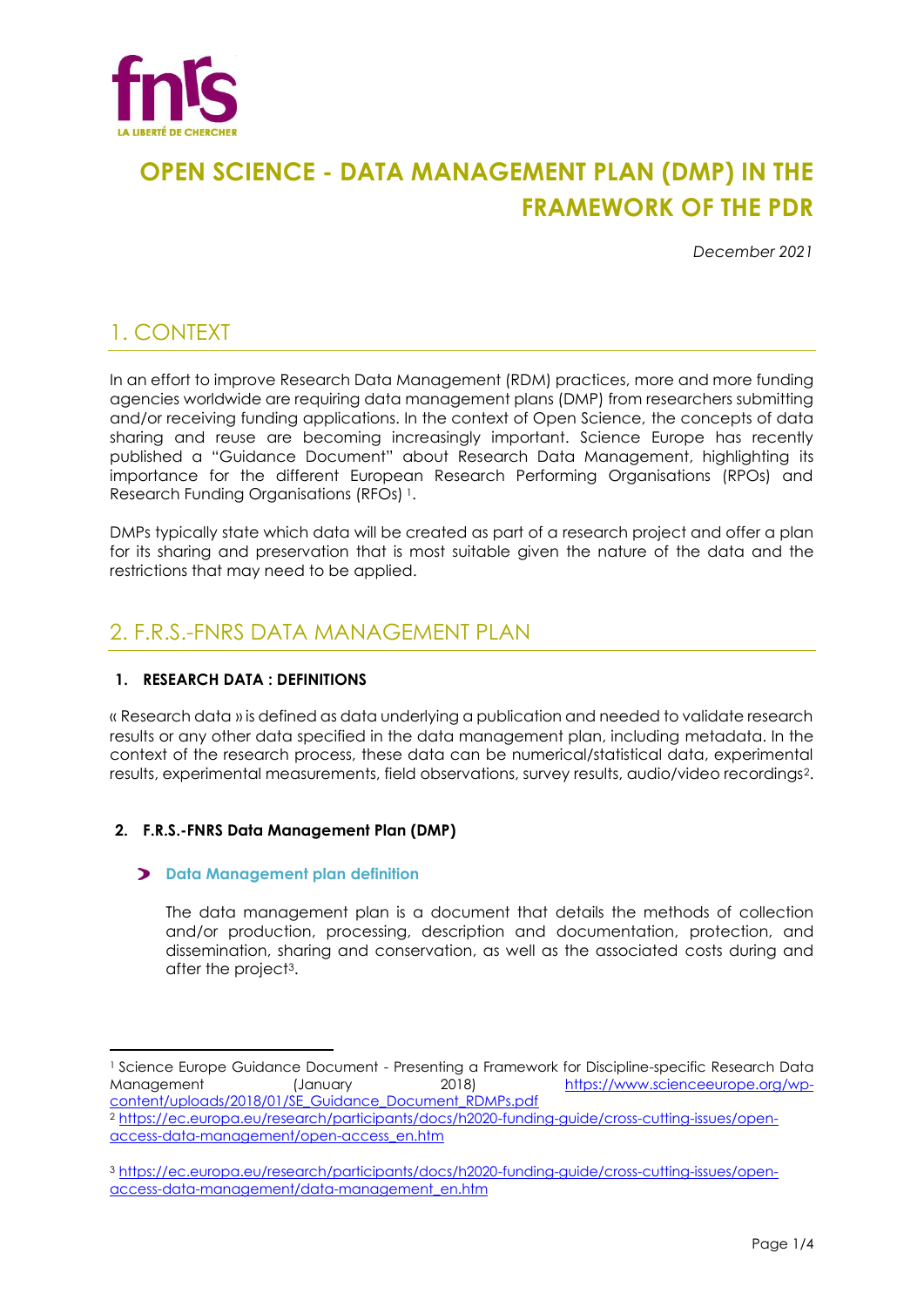

#### **Legislative provisions of the data management plan**

◆ From 2022 onwards (this applies to PDRs starting in 2022 and after), recipients of new fundings from the F.R.S.-FNRS or associated funds in the framework of PDR (research project) research programmes commit to submitting a data management plan written in the same language as the research plan. The DMP must be submitted within a period extending from the beginning of the research project until 2 years after its end, alongside the ex-post data already collected;

◆ The data management plan must describe, **as a priority**, the choices made in terms of types of data collected and/or produced, metadata formats, and the means planned to guarantee the protection of the data, particularly in terms of confidentiality (sections **1, 2, 3** of the default model of the data management plan in the [Appendix\)](https://scienceeurope.org/media/4brkxxe5/se_rdm_practical_guide_extended_final.pdf);

◆ Recipients of PDR funding are **encouraged** to use the F.R.S.-FNRS data management plan template (see [Annex\)](#page-2-0) which is based on the template favoured by Science Europe (they will however remain free to draw up their data management plan in any other format they consider relevant to their research project). The generated data management plan will have to be sent to the F.R.S.-FNRS via E-Space and included in the file as an annex document;

◆ The data management plan is an evolving document that will have to be updated during the life of the research project while respecting disciplinary specificities; a final version of the DMP will have to be generated at the end of the project (in practice up to two years after the end of said project) and transmitted to the F.R.S.-FNRS via E-Space.

◆ Recipients of PDR funding whose projects do not result in partial or global dissemination of data must submit a data management plan that describes the management of all data, including those not intended for dissemination;

◆ Recipients of PDR funding are encouraged to structure their data according to FAIR principles to facilitate reuse for research and indexing purposes;

◆ The data management plan is not taken into account in the evaluation of research projects. It responds to the need to change researchers' practices by including research data management in the research process while relieving the researchers concerned of additional administrative burden.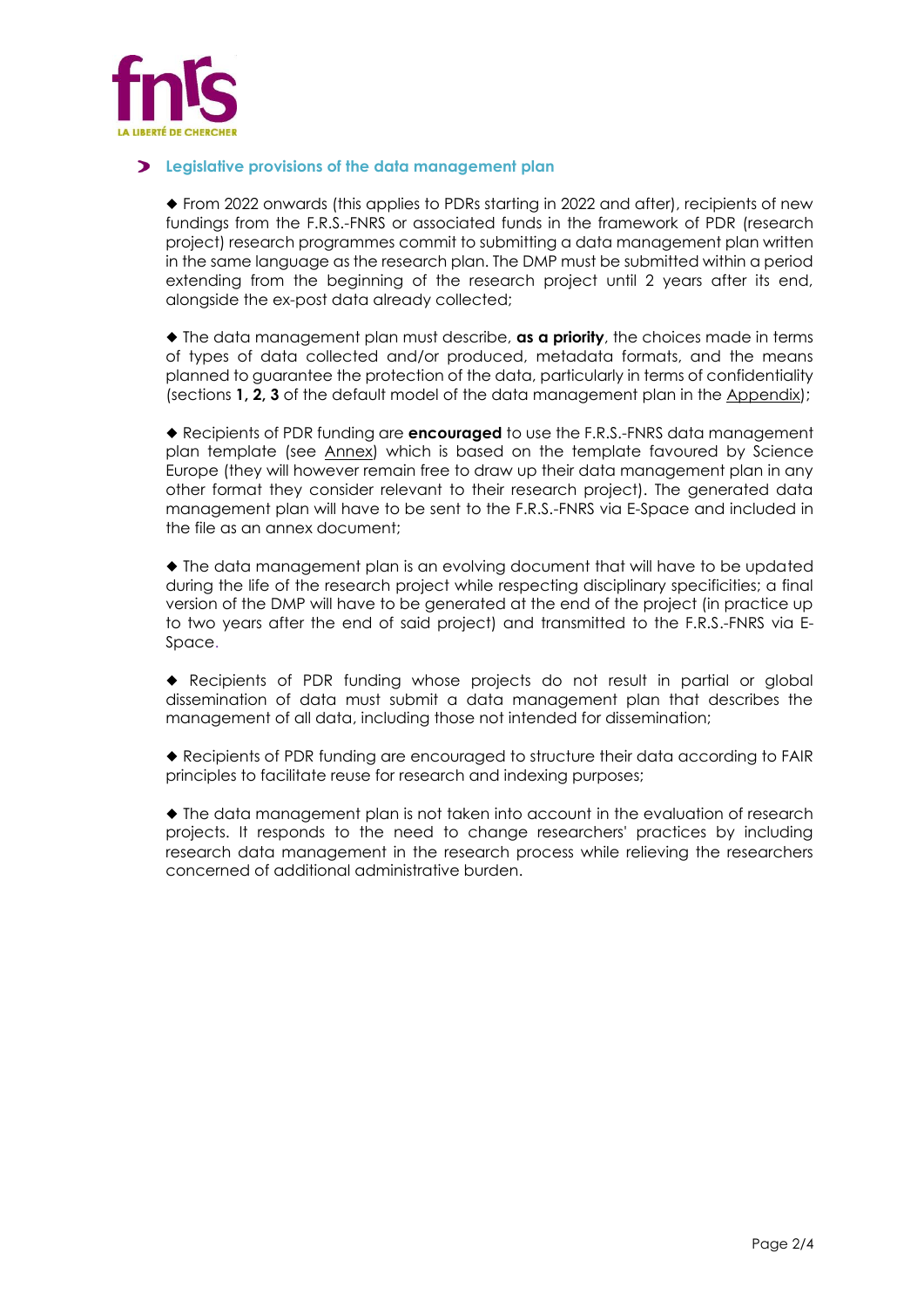

### <span id="page-2-0"></span>ANNEX. DEFAULT DMP TEMPLATE

The DMP template suggested below is based on the model approved by Science Europe in the document "*Practical guide to the international alignment of Research Data Management*" <sup>4</sup> published in January 2021, in a simplified form.

**None** of the questions listed below are **mandatory**, so researchers remain free to answer all or only part of them, if they feel that their project does not require it. They also retain the option of using another DMP template, if they consider it more appropriate for their research project.

----

### **1. Data description and collection or re-use of existing data**

- a. How will new data be collected or produced and/or how will existing data be re-used?
- b. What data (for example the kind, formats, and volumes), will be collected or produced?

### **2. Documentation and data quality**

- a. What metadata and documentation (for example the methodology of data collection and way of organising data) will accompany the data?
- b. What data quality control measures will be used?

### **3. Storage and backup during the research process**

- a. How will data and metadata be stored and backed up during the research?
- b. How will data security and protection of sensitive data be taken care of during the research?

#### **4. Legal and ethical requirements, codes of conduct**

- a. If personal data are processed, how will compliance with legislation on personal data and on security be ensured?
- b. How will other legal issues, such as intellectual property rights and ownership, be managed? What legislation is applicable?
- c. What ethical issues and codes of conduct are there, and how will they be taken into account?

### **5. Data sharing and long-term preservation**

- a. How and when will data be shared? Are there possible restrictions to data sharing or embargo reasons?
- b. How will data for preservation be selected, and where data will be preserved long-term (for example a data repository or archive)?
- c. What methods or software tools are needed to access and use data?
- d. How will the application of a unique and persistent identifier (such as a Digital Object Identifier (DOI)) to each data set be ensured?

<sup>4</sup> Available here :

[https://scienceeurope.org/media/4brkxxe5/se\\_rdm\\_practical\\_guide\\_extended\\_final.pdf](https://scienceeurope.org/media/4brkxxe5/se_rdm_practical_guide_extended_final.pdf)